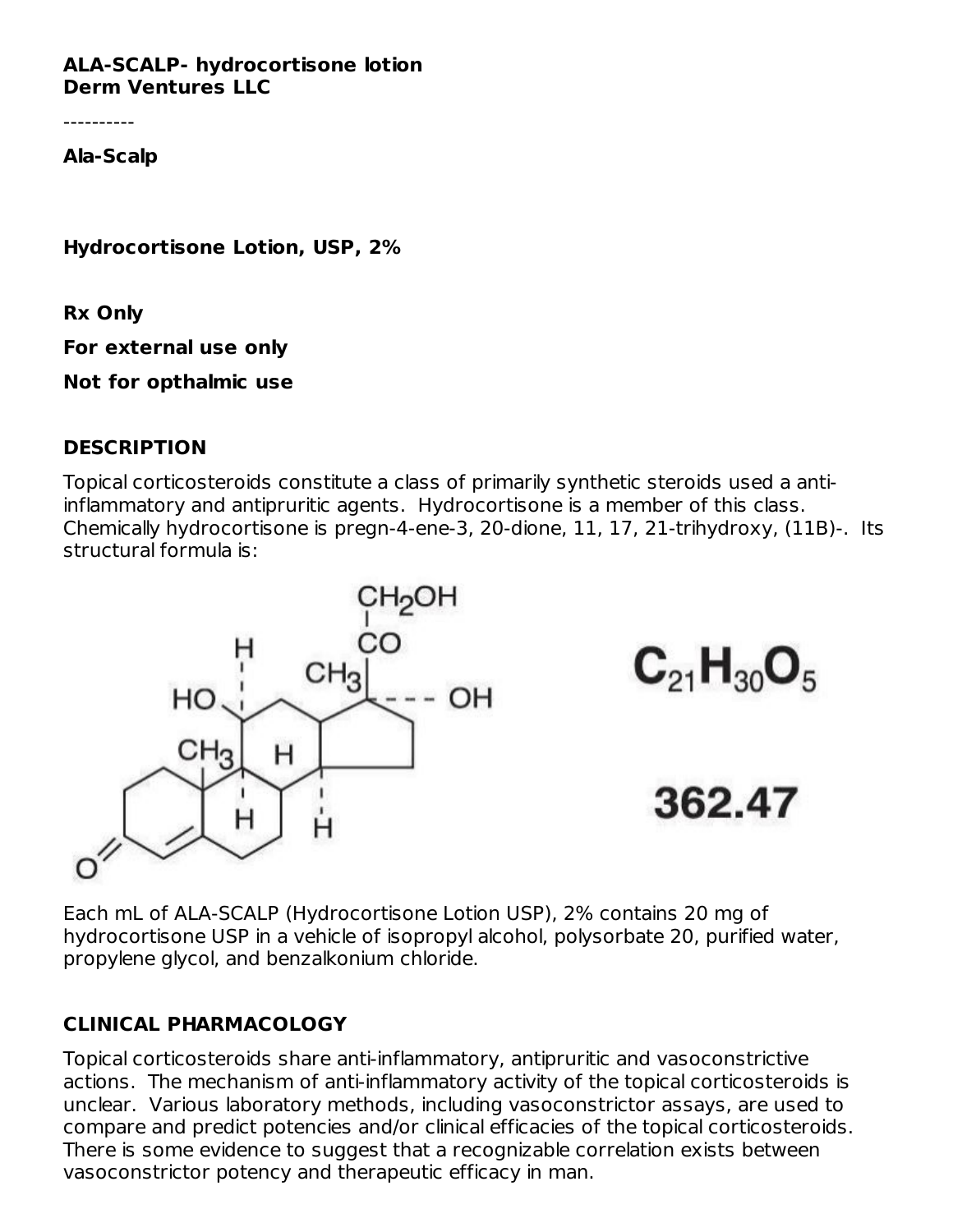## **Pharmacokinetics**

The extent of percutaneous absorption of topical corticosteroids is determined by many factors including the vehicle, the integrity of the epidermal barrier, and the use of occlusive dressings. Topical corticosteroids can be absorbed from normal intact skin. Inflammation and/or other disease processes in the skin increase percutaneous absorption. Occlusive dressings may be a valuable therapeutic adjunct for treatment of resistant dermatoses. (See DOSAGE AND ADMINISTRATION).

Once absorbed through the skin, topical corticosteroids are handled through pharmacokinetic pathways similar to systemically administered corticosteroids. Corticosteroids are bound to plasma proteins in varying degrees. Corticosteroids are metabolized primaily in the liver and are then excreted by the kidneys. Some of the topical corticosteroids and their matabolites are also excreted into the bile.

## **INDICATIONS AND USAGE**

Hydrocortisone Lotion is indicated for the relief of the inflammatory and pruritic manifestations of corticosteroid-responsive dermatoses.

## **CONTRAINDICATIONS**

Hydrocortisone Lotion is contraindicated in those patients with a history of hypersensitivity to any of the components of the preparation.

# **PRECAUTIONS**

#### **General**

Systemic absorption of topical corticosteroids has produced reversible hypothalamicpituitary-adrenal (HPA) axis suppression, manifestation of Cushing's syndrome, hyperglycemia, and glucosuria in some patients.

Conditions which augment system absorption include the application of the more potent steroids, use over large surface areas, prolonged use, and the addition of occlusive dressings.

Therefore, patients receiving a large dose of a potent topical steroid applied to a large surface area or under an occlusive dressing should be evaluated periodically for evidence of HPA axis suppression by using the urinary free cortisol and ACTH stimulation tests. If HPA axis suppression is noted, an attempt should be made to withdraw the drug, to reduce the frequency of application, or to substitute a less potent steroid.

Recovery of HPA axis function is generally prompt and complete upon discontinuation of the drug. Infrequently, signs and symptoms of steroid withdrawal may occur, requiring supplemental systemic corticosteroids.

Pediatric patients may absorb proportionally larger amounts of topical corticosteroids and thus be more susceptible to systemic toxicity (See PRECAUTIONS-Pediatric Use).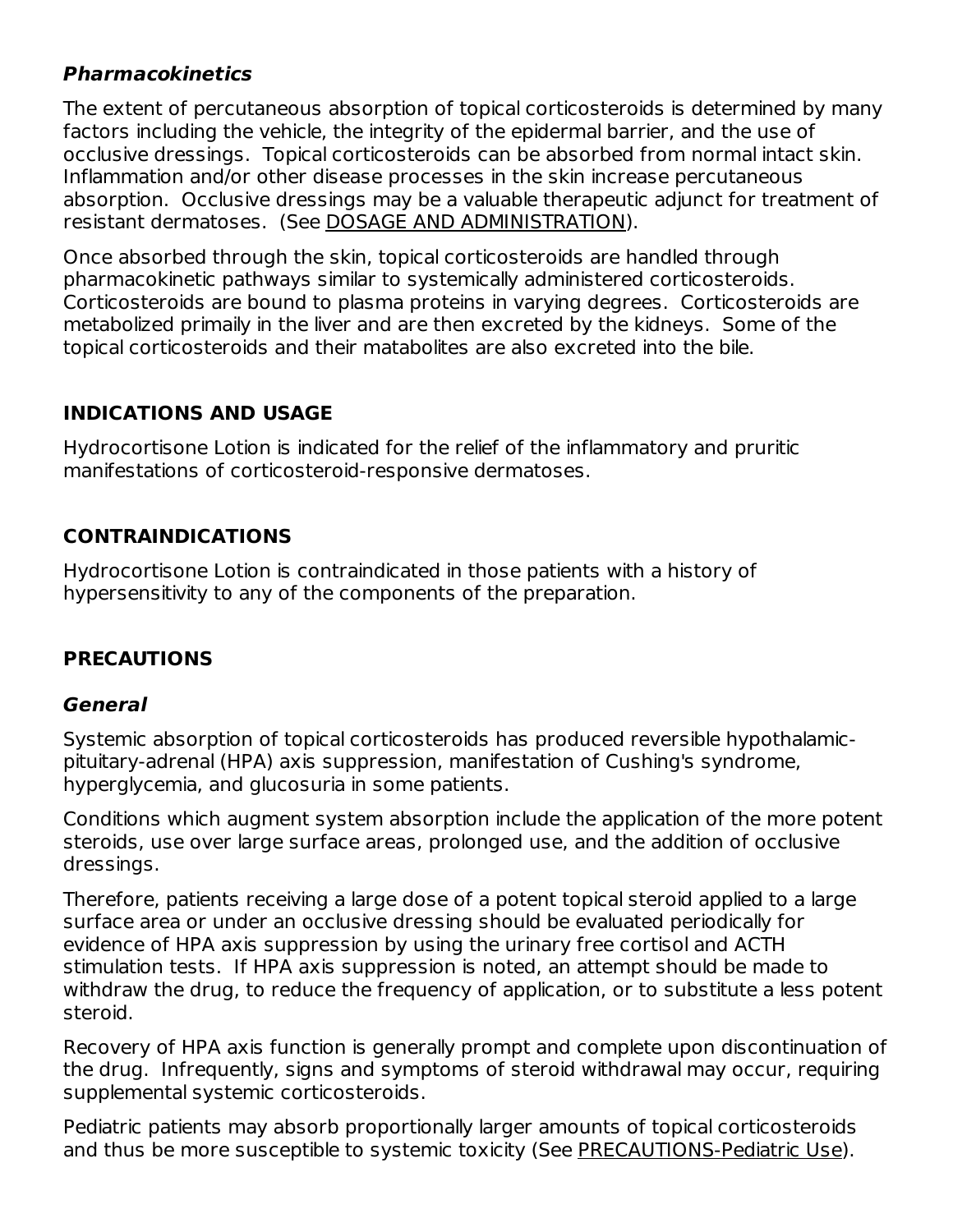If irritation develps, topical corticosteroids should be discontinued and appropriate therapy instituted.

In the presence of dermatological infections, the use of an appropriate antifungal or antibacterial agent should be instituted. If a favorable response does not occur promptly, the corticosteroid should be discontinued until the infection has been adequately controlled.

## **Information for the Patient**

Patients using topical corticosteroids should receive the following information and instructions:

- 1. This medication is to be used as directed by the physician. It is for external use only. Avoid contact with the eyes.
- 2. Patients should be advised not to use this medication for any disorder other than for which it was prescribed.
- 3. The treated skin area should not be bandaged or otherwise covered or wrapped as to be occlusive unless directed by the physician.
- 4. Patients should report any signs of local adverse reactions especially under occlusive dressing.
- 5. Parents of pediatric patients should be advised not to use tight-fitting diapers or plastic pants on a child being treated in the diaper area, as the garments may constitute occlusive dressings.

# **Laboratory Tests**

The following tests may be helpful in evaluating the HPA axis suppression:

Urinary free corticol test

ACTH stimulation test

# **Carcinogensis, Mutagenesis, and Impairment of Fertility**

Long-term animal studies have not been performed to evaluate the carcinogenic potential or the effect on fertility of topical corticosteroids.

Studies to determine mutagencity with prednisolone and hydrocortisone have revealed negative results.

# **Pregnancy Category C**

Corticosteroids are generally teratogenic in laboratory animals when administered systemically at relatively low dosage lavels. The more potent corticosteroids have been shown to be teratogenic after dermal application in laboratory animals. There are no adequate and well-controlled studies in pregnant women on teratogenic effects from topically applied corticosteroids. Therefore, topical corticosteroids should be used during pregnancy only if the potential benefit justifies the potential risk to the fetus. Drugs of this class should not be used extensively on prenant patients, in large amounts, or for prolonged periods of time.

# **Nursing Mothers**

It is not known whether topical administration of corticosteroids could result in sufficient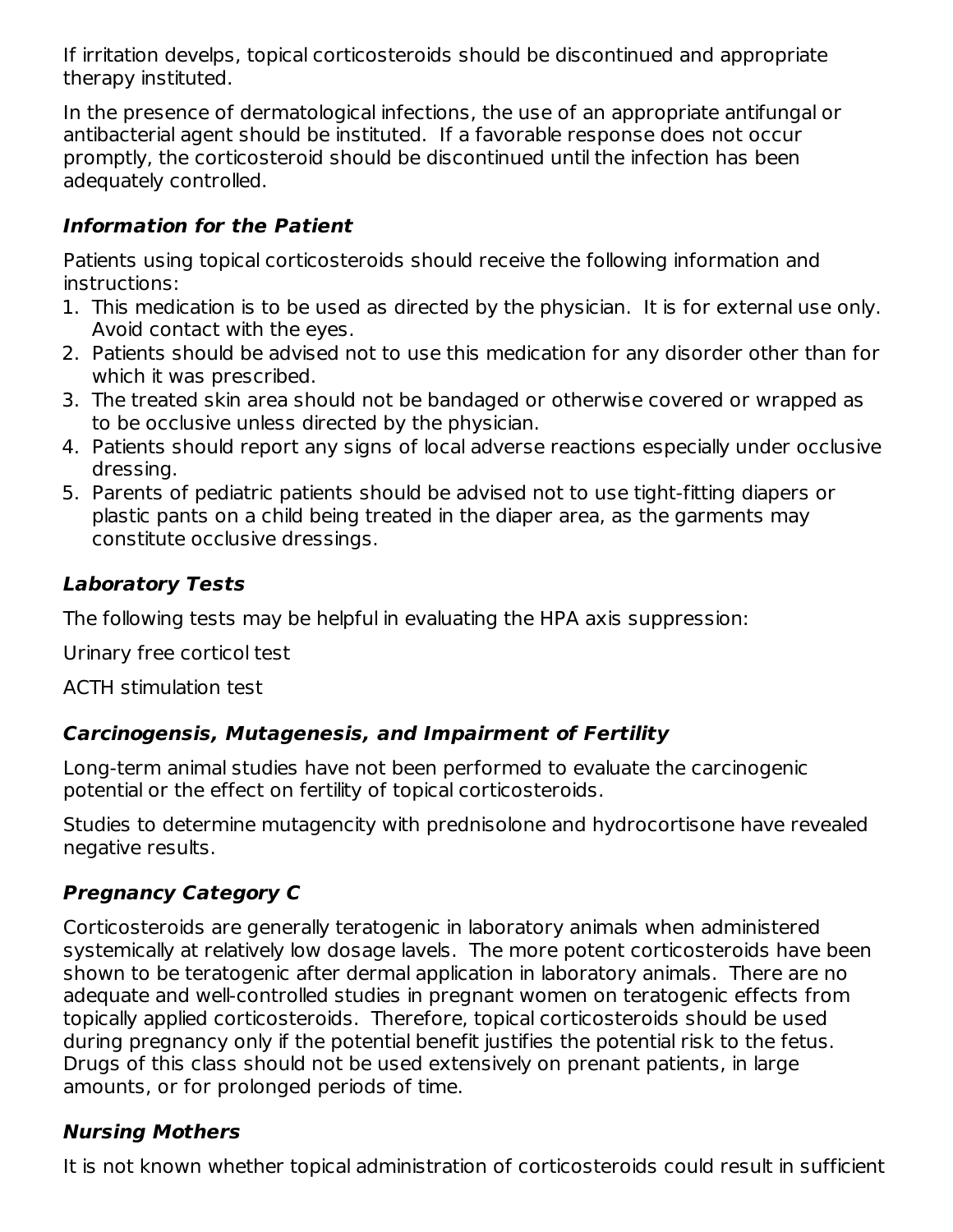systemic absorption to produce detectable quantities in breast milk. Systemically administered corticosteroids are secreted into breast milk in quantities not likely to have a deleterious effect on the infant. Nevertheless, caution should be exercised when topical corticosteroids are administered to a nursing woman.

## **Pediatric Use**

#### **Pediatric patients may demonstrate greater susceptibility to topical corticosteroid-induced HPA axis suppression and Cushing's syndrome than mature patients because of a larger skin surface area to body weight ratio.**

Hypothalamic-pituitary-adrenal (HPA) axis suppression, Cushing's syndrome and intracranial hypertension have been reported in pediatric patients receiving topical corticosteroids. Manifestations of adrenal suppression in pediatric patients include linear growth retardation, delayed weight gain, low plasma cortisol levels, and absence of response to ACTH stimulation. Manifestations of intracranial hypertension include bulging fontanelles, headaches, and bilaterial papilledema.

Administration of topical corticosteroids to pediatric patients should be limited to the least amount compatible with an effective therapeutic regimen. Chronic corticosteroid therapy may interfere with the growth and development of pediatric patients.

## **ADVERSE REACTIONS**

The following local adverse reactions are reported infrequently with topical corticosteroids, but may occur more frequently with the use of occlusive dressings. These reactions are listed in an aproximate decreasing order of occurrence: burning, itching, irritation, dryness, folliculitis, hypertrichosis, acneiform eruptions, hypopigmentation, perioral dermitis, allergic contact dermatis, maceration of the skin, secondary infection, skin atrophy, striae, and miliaria.

#### **To report SUSPECTED ADVERSE REACTIONS, contact Derm Ventures, LLC at 1-833-972-1100 or FDA at 1-800-FDA-1088 or https://fda.gov/Safety/MedWatch/**

#### **OVERDOSAGE**

Topically applied corticosteroids can be absorbed in sufficient amounts to produce systemic effects (See PRECAUTIONS).

#### **DOSAGE AND ADMINISTRATION**

Topical corticosteroids are generally applied to the affected area as a thin film from two to four times daily depending on the severity of the condition.

Occlusive dressings may be used for the management of psoriasis or recalcitrant conditions. If an infection develops, the use of occlusive dressings should be discontinued and appropriate antimicrobial therapy instituted.

#### **HOW SUPPLIED**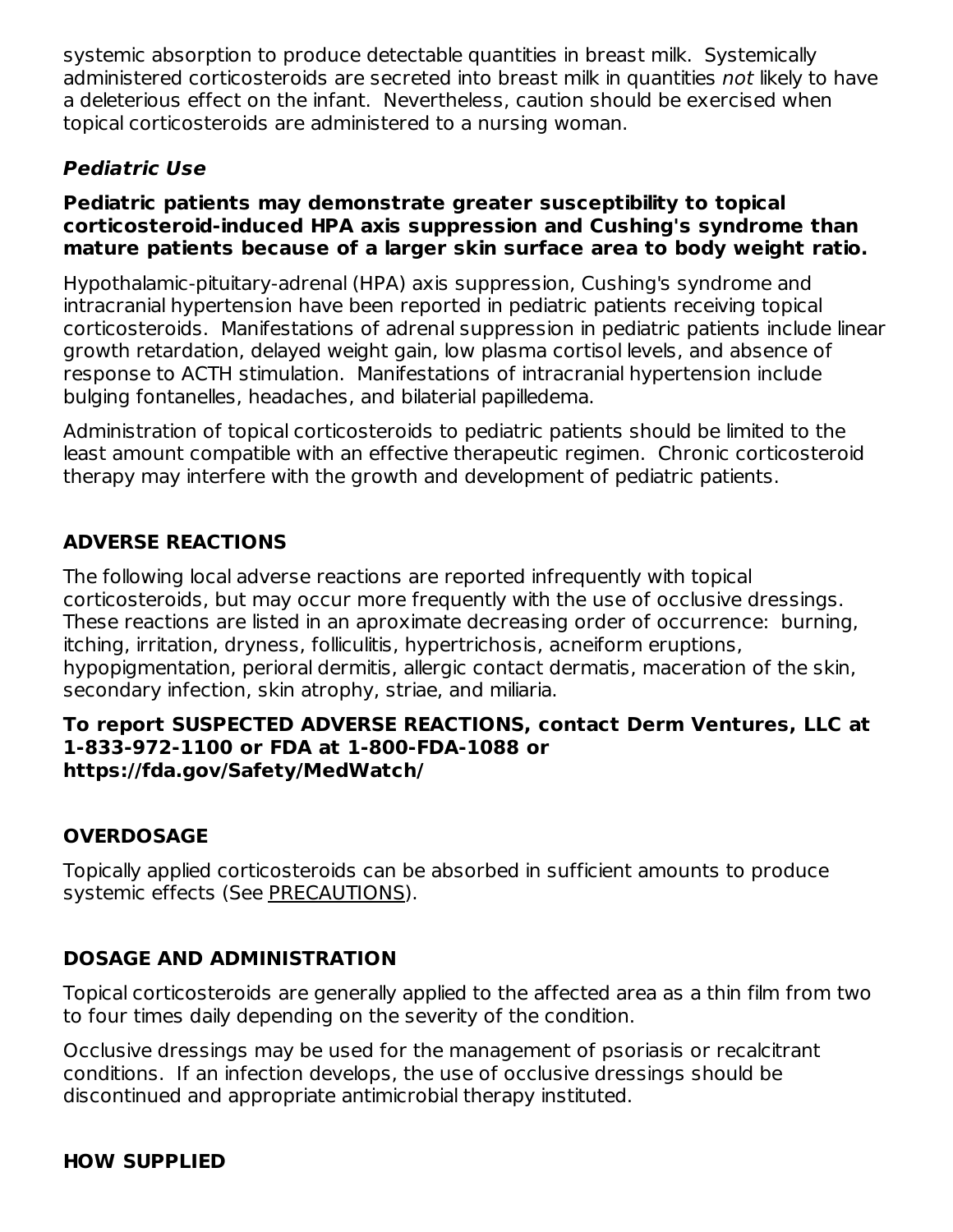ALA-SCALP (Hydrocortisone Lotion USP) 2% is supplied in: 2 fl oz (59.2 mL) NDC 77052-010-02

#### **STORAGE**

## **Store at 20 to 25 C (68 to 77 F) [see USP Controlled Room º º º ºTemperature].**

Manufactured for:

Derm Ventures LLC

Petal, MS 39465

Printed in USA

### **REVISED: June 2020**

P8003.04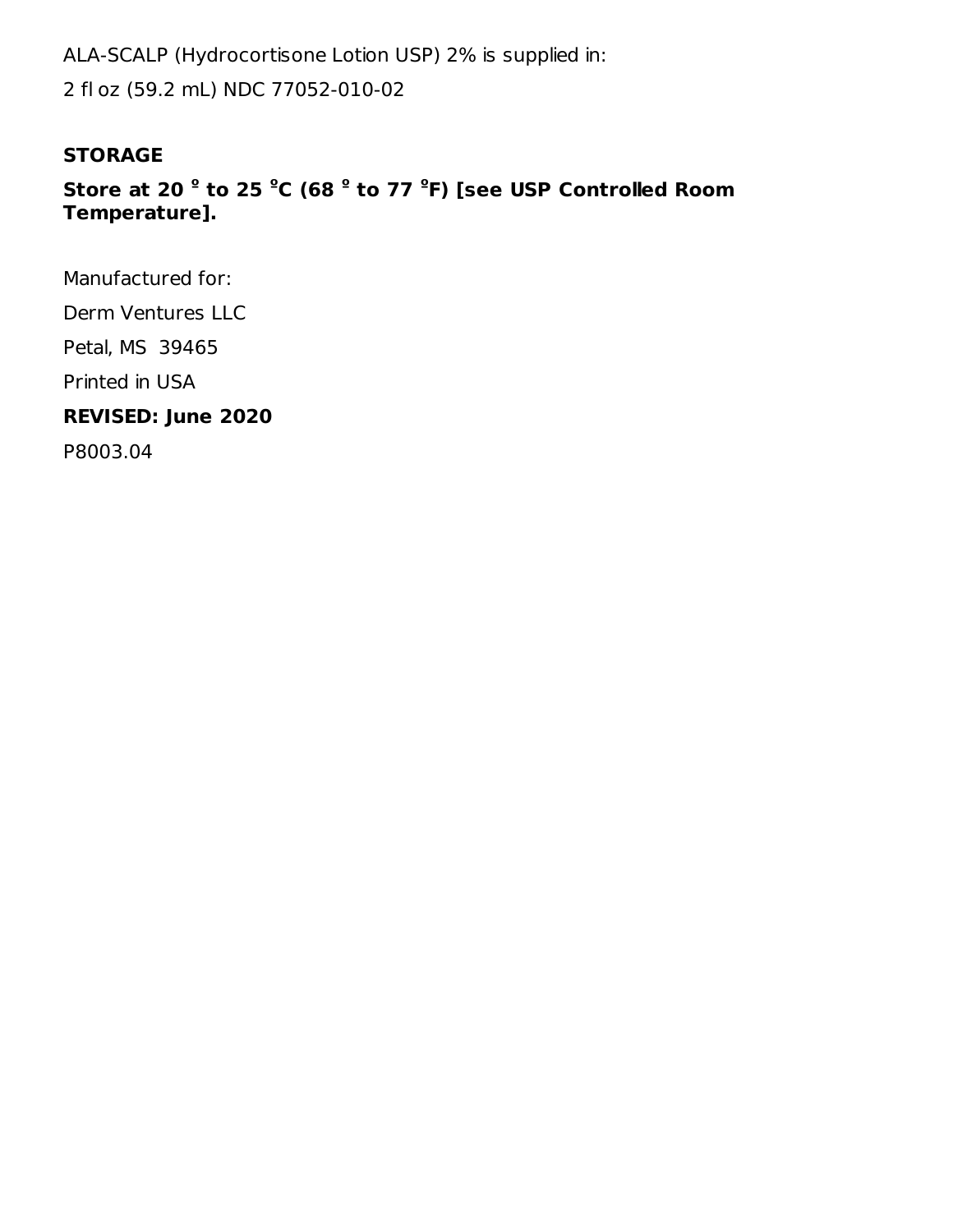

| <b>ALA-SCALP</b>                                                          |                         |                           |                          |                                   |  |  |
|---------------------------------------------------------------------------|-------------------------|---------------------------|--------------------------|-----------------------------------|--|--|
| hydrocortisone lotion                                                     |                         |                           |                          |                                   |  |  |
|                                                                           |                         |                           |                          |                                   |  |  |
| <b>Product Information</b>                                                |                         |                           |                          |                                   |  |  |
| <b>Product Type</b>                                                       | HUMAN PRESCRIPTION DRUG | <b>Item Code (Source)</b> | NDC: 77052-010           |                                   |  |  |
| <b>Route of Administration</b>                                            | <b>TOPICAL</b>          |                           |                          |                                   |  |  |
|                                                                           |                         |                           |                          |                                   |  |  |
| <b>Active Ingredient/Active Moiety</b>                                    |                         |                           |                          |                                   |  |  |
|                                                                           | <b>Ingredient Name</b>  |                           | <b>Basis of Strength</b> | <b>Strength</b>                   |  |  |
| <b>HYDROCORTISONE</b> (UNII: W4X0X7BPJ) (HYDROCORTISONE - UNII:W4X0X7BPJ) |                         |                           | <b>HYDROCORTISONE</b>    | $20 \text{ mg}$ in $1 \text{ mL}$ |  |  |